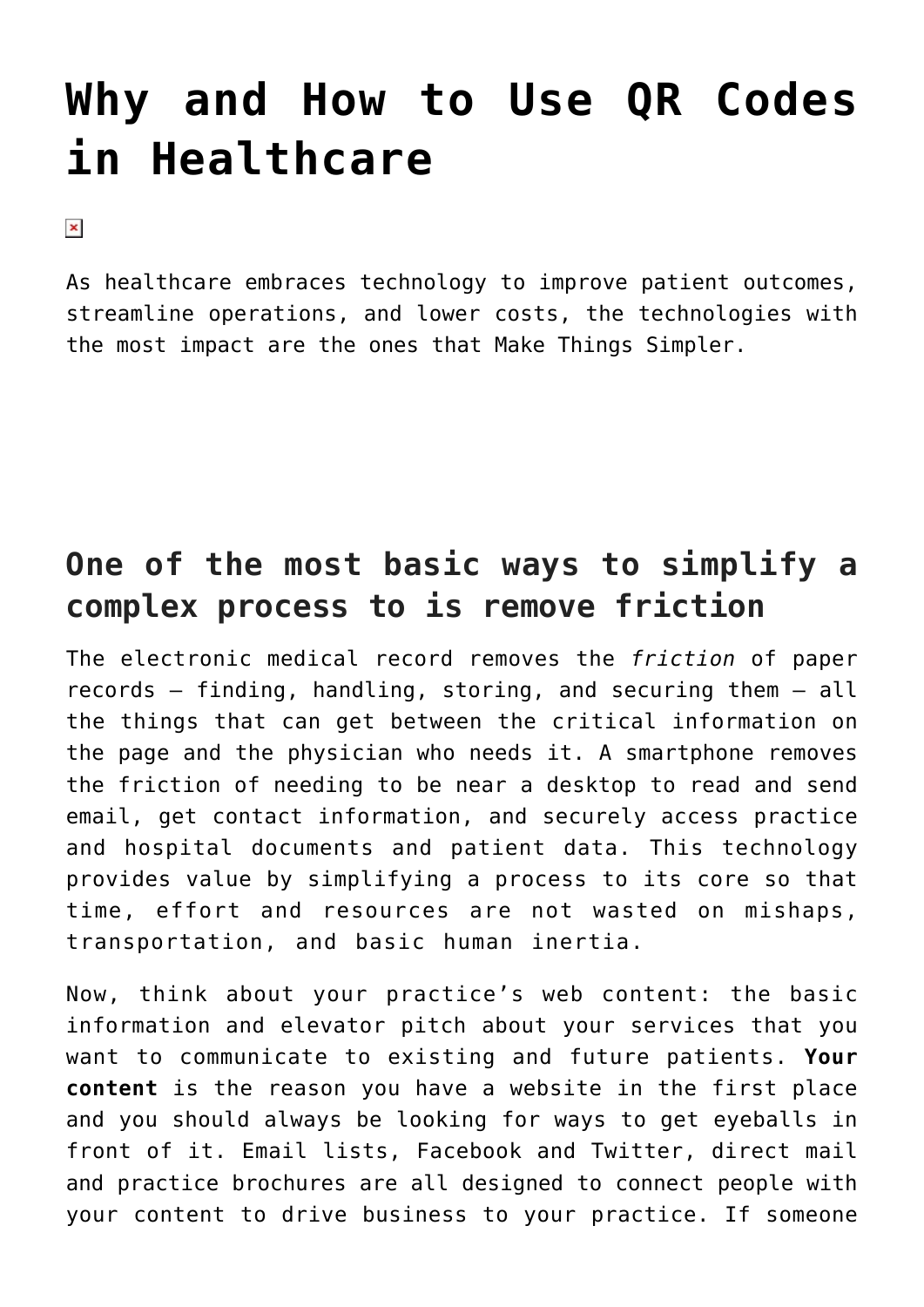sees a link to your content while they're at their computer, then the only friction you'll encounter is getting them to click to go to your page.

## **But what about all the mobile time your potential customers spend?**

If they see an advertisement  $-$  TV, billboard, print  $-$  that has the URL (web address) you want to send them to, they will have to bypass a lot of potential friction before they see your content. They have to:

- Commit to going to the website later
- Remember the URL, and why they wanted to go to in the first place
- Follow through with this commitment and remember how and why they wanted to go to the page
- Type the URL into a browser

With social media and email campaigns that are usually accessed through internet enabled PCs or mobile devices, a simple link enables you to bypass all of this potential friction because there's a fairly good chance that your customer will either click the link immediately, or possibly bookmark it to check it out later (enabling a much easier recall). But with print, public, and televised advertising campaigns the odds are the customer doesn't have either:

- 1. An internet enabled device on them at the moment, or
- 2. The time or inclination to check out the website immediately- and if they did, they would encounter more friction typing the address into their mobile.

So how can you overcome this friction, and get the benefits of the simplicity of a link in a "real world" marketing situation? One way is with Quick Response (QR) codes.

A QR code is a two-dimensional barcode that can be quickly and easily read by a fairly simple piece of software to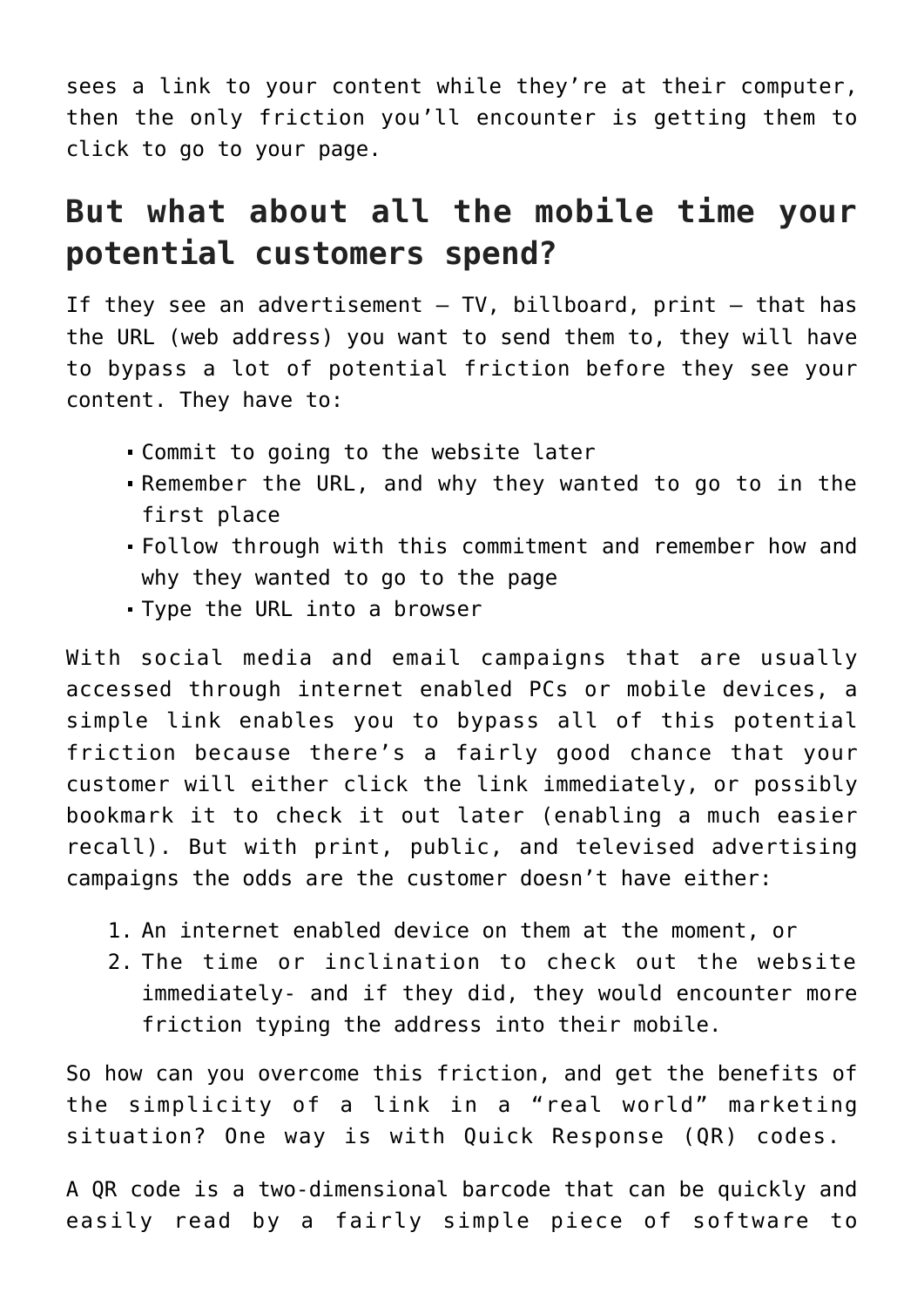communicate a piece of information: text, or a phone number or other contact information, or a web address to direct a phone's web browser. Most of the QR Codes themselves are a small jumble of black and white pixelated dots that sort of resemble a "digital bacteria" or some sort of computer life form. But in many ways, Quick Response (or QR) codes are like hyperlinks that exist in our physical lives. By installing a small program on your phone, and then taking a picture of the code with your phone, you can immediately access the information embedded within.

- See a newspaper ad about a sale at one of your favorite stores, and scan the QR code to get a link to a coupon for an additional discount, or to register to be told about other upcoming sales.
- See a TV commercial about a new restaurant, where scanning the code on TV leads your phone to a website to make reservations for dinner, or receive a special twofor-one deal.
- See a poster at a health fair booth and scan the QR code to get an instant calculator app that gives you easy exercise options for someone your age with your level of physical fitness.

By removing the friction of telling someone about web content without giving them the ability to access it automatically, QR Codes lubricate the entire person education process. A QR Code on a brochure can facilitate initial contact with the patient by sending them to a website to get more information, or book an appointment, whereas a phone number to call with more info, or even just the practice's web address means a patient is left to go the rest of the way on their own. On top of that, a QR code is a simple and effective way to improve your image as an organization on both a technical and user friendly front, and QR codes are flexible enough to handle a lot of different applications in your practice:

Flyers about annual checkup services: (blood pressure,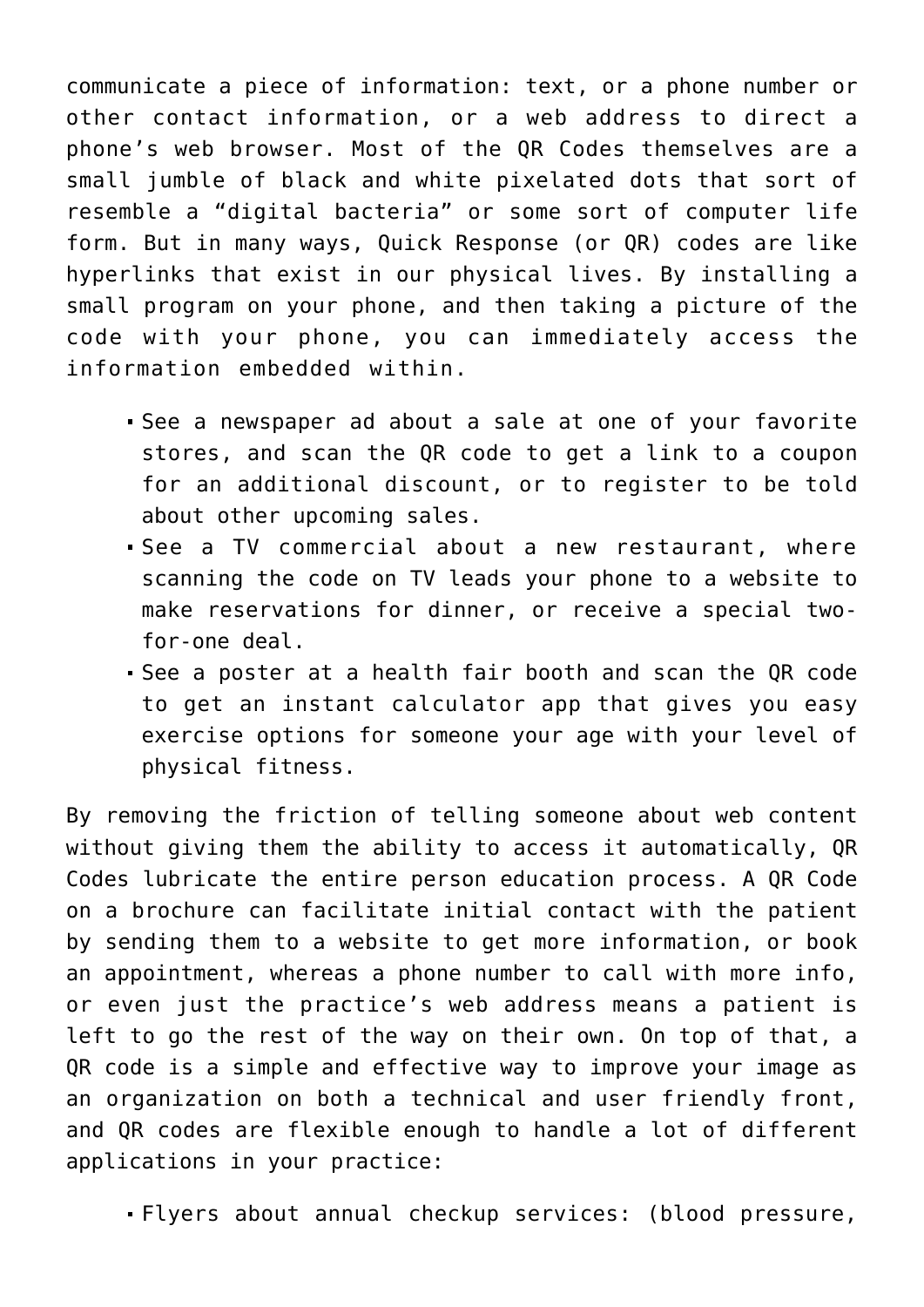weight management, mammograms) that your patients see as they leave (often when most motivated to seek additional services) can include links to more information (general info sites, government warnings, approved resource sites, treatment communities) or redirect to content on your site or blog.

Advertisements for surgical procedures and contain codes to access before and after pictures and patient testimonials, or to a landing page to submit requests for more information.

By streamlining the process of fulfilling a patient's request to "*tell me more",* QR Codes give practices an easy (and did I mention **free**) way to build relationships, influence patient health choices and outcomes, direct patients to the content you choose for them, and even send the message that your practice is on the leading edge of technology.

## **Five steps to start using QR codes in your practice right away**

- 1. **Decide** how QR Codes fit into your overall marketing and education effort. Which real-world situations do you want to link to web content?
- 2. Setting up a QR plan doesn't have to involve a big upfront expense. **Use free programs** like Kaywa (<http://qrcode.kaywa.com/>) to generate codes for your campaigns, and free readers like i-nigma for iPhone [\(http://itunes.apple.com/us/app/i-nigma-4-qr-datamatrix-](http://itunes.apple.com/us/app/i-nigma-4-qr-datamatrix-barcode/id388923203?mt=8) [barcode/id388923203?mt=8](http://itunes.apple.com/us/app/i-nigma-4-qr-datamatrix-barcode/id388923203?mt=8)) and QRDroid for Android ([https://market.android.com/details?id=la.droid.qr\)](https://market.android.com/details?id=la.droid.qr) to get started right away
- 3. **Think carefully about where you place the codes themselves**. You want people to have access to the info, without making the code itself the center of the message. The code is the link to more, not the point of the marketing effort. And make sure people can see and